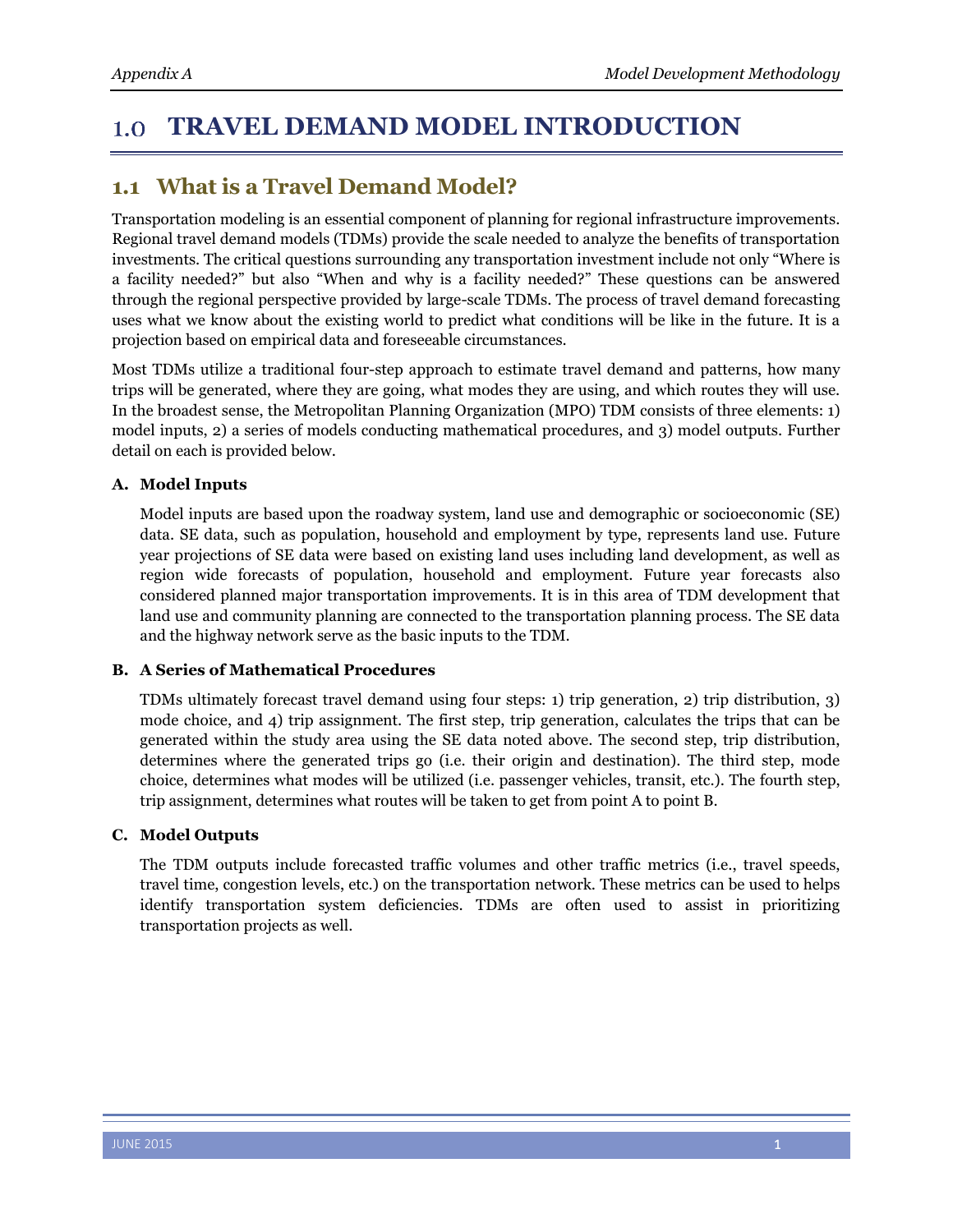### **[Figure 1-1](#page-1-0)** illustrates the structure of a TDM and its purpose.

<span id="page-1-0"></span>

# **1.2 What the MPO's Regional TDM Can and Cannot Provide**

TDMs across the country range in their abilities. Large metropolitan areas may include time-of-day, transit, and/or freight components. Very few even include non-motorized trip (bicycle/pedestrian) components. However, given the smaller nature of the MPO areas in Georgia outside Atlanta, the TDMs are simpler. A regional TDM in Georgia outside Atlanta generally can provide users with forecasted highway volumes for roadways with a functional class of collectors and above. The highway volumes are usually average daily volumes for long-range forecasts; 20 to 30 years out. The TDM can help MPOs to identify roadway deficiencies where daily volumes exceed the roadway capacities, evaluate impacts of major highway improvements, and evaluate transportation system performance for the purpose of LRTP development. For MPOs within the air quality nonattainment areas, the TDM is also used as the basis for air pollution emission estimates and for congestion management system statistics.

Because of its aggregate nature and regional scope, these TDMs are not designated to forecast the following metrics:

- Peak hour or peak period travel demand
- Freight demand
- Bicycle and walking trips
- Logical termini determination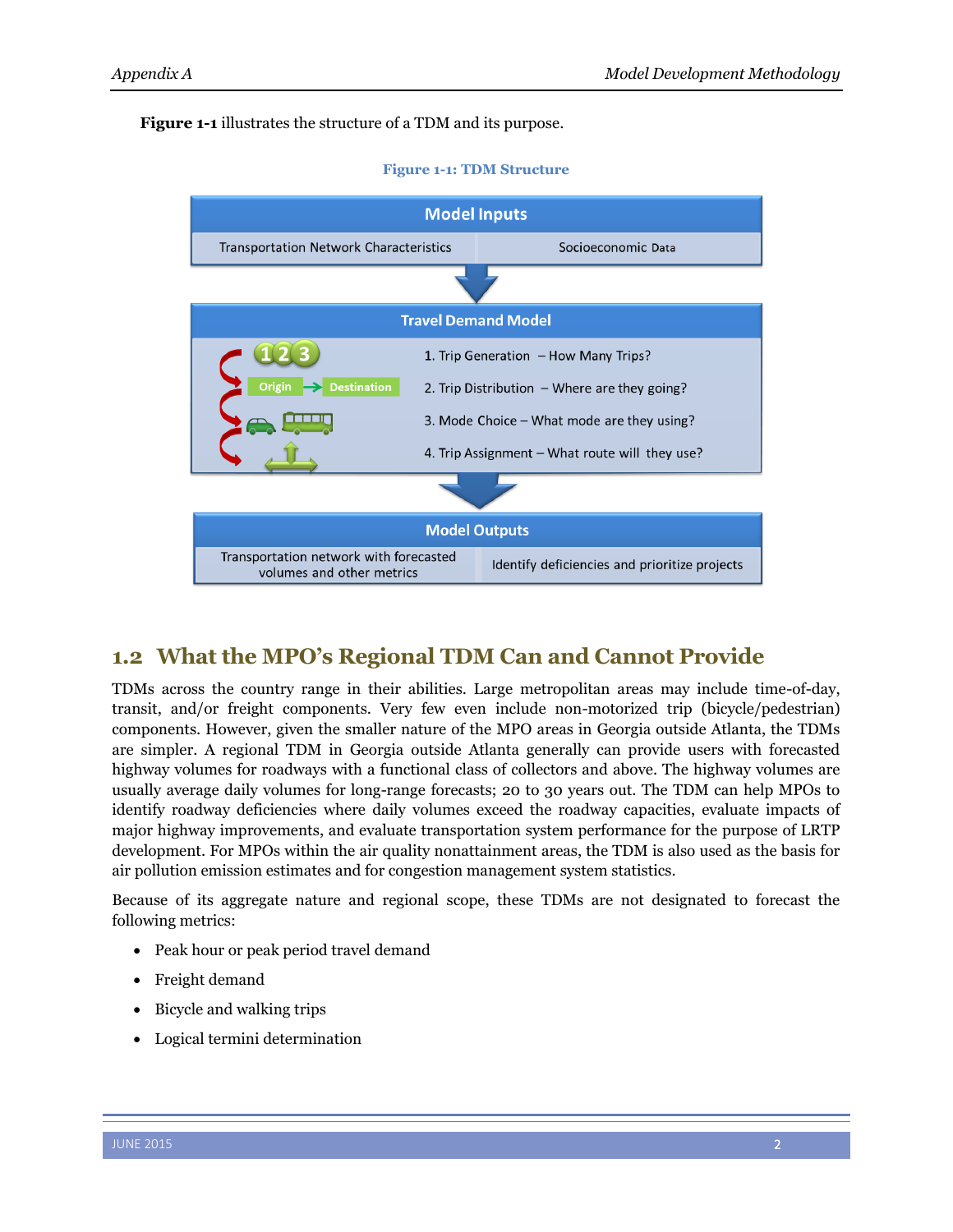#### **2010 BASE YEAR MODEL**  2.0

## **2.1 2010 Base Year Model Update**

For updating the base year model to 2010 in support of the Warner Robins Area Transportation Study (WRATS) 2040 LRTP update, the following changes were made to the WRATS 2006 TDM:

- Updated study area
	- » Expanded the MPO TDM study area to include the entirety of Peach County for transportation continuity. The expanded model area also assists with validation, as most of the collected transportation data are based on county boundaries.
- Updated socioeconomic data
	- » The WRATS provided the updated study area traffic analysis zones (TAZs) and the associated socioeconomic data to reflect year 2010.
- Updated base year highway network
	- » Updated Highway Performance Monitoring System (HPMS) functional classification. The functional classification has been changed from the previous 13 groups to seven groups based on the 2010 Federal Highway Administration (FHWA) designation;
	- » Verified and corrected number of lanes;
	- » Updated traffic count locations and traffic counts from 2006 to 2010;
	- » Reflected projects that have been completed (open to traffic) during 2006 to 2010; and
	- » Updated other road characteristics including road names, intersection geometries (such as interchange ramps), etc.
- Updated base year validation components:
	- » Updated screenlines and cutlines;
	- » Updated trip generation model;
	- » Updated trip distribution model;
	- » Updated trip assignment procedure; and
	- » Updated external stations and trip data sets.
- Removed the delta matrix post-processing procedure that was included in the previous model to assist with the validation.

## **2.2 2010 Socioeconomic data**

The MPO provided 2010 base year socioeconomic data for the model. For each of the TAZs in the twocounty study area, the following socioeconomic variables were developed by the MPO for use in the trip generation model:

- **Population:** The total number of individuals that are residing in a given TAZ;
- **Households:** Total number of occupied housing units in a given TAZ;
- **Retail Employment:** Number of employees working for retail-based businesses in a given TAZ where the business is located;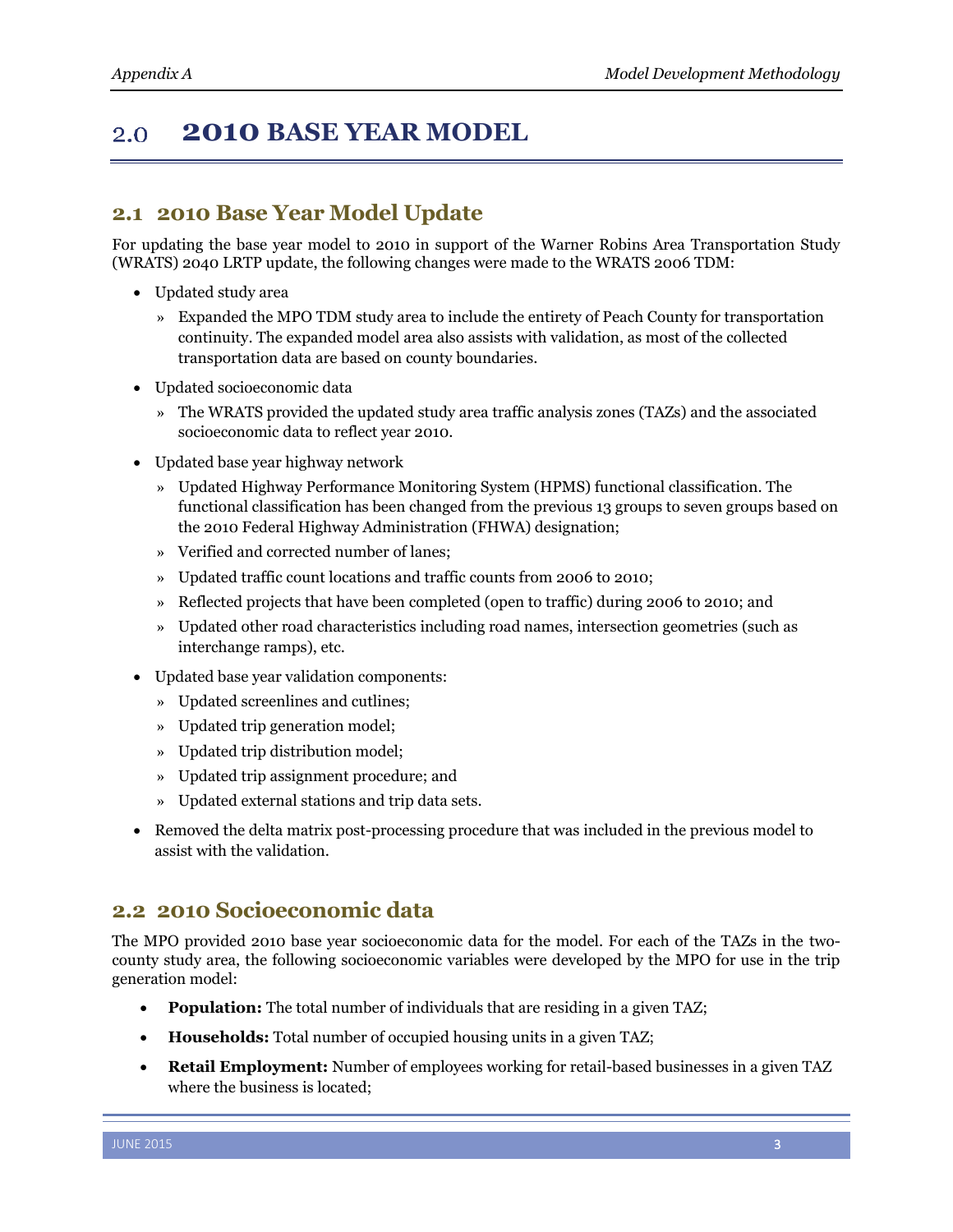- **Service Employment:** Number of employees working for service-based businesses in a given TAZ where the business is located;
- **Manufacturing Employment:** Number of employees working for manufacturing-based businesses in a given traffic analysis zone where the business is located;
- **Wholesale Employment:** Number of employees working for wholesale based-businesses in a given traffic analysis zone where the business is located;
- **Total Employment:** The total number of employed persons in a given TAZ;
- **Median Income:** Median household income in a given TAZ in 2010 dollars (per 2010 Census);
- **School Enrollment:** The total number of enrolled students in a given TAZ at educational facilities.

The socioeconomic variables are the key inputs in the first step of the travel demand process, trip generation, which estimates the number of trips that will begin and end in each individual TAZ. These are referred to as "trip ends." Trip ends generated by households are referred to as productions. Trip ends calculated from population, employment or school enrollment figures are referred to as attractions. In the trip production step, a household stratification model is used that stratifies the number of households based on the household size and zonal income. The trip rates by different purposes are applied to this stratified data to estimate trip productions by purpose. The trip attractions are estimated for different purposes by applying appropriate trip rates to population, employment and school enrollments.

## **2.3 2010 Base Year Model Validation**

GDOT requires refinements to various model parameters until the 2010 base year model sufficiently replicates observed 2010 travel patterns and conditions. The following documents serves as the primary sources for checking the reasonableness of model parameters and results:

- *Model Validation and Reasonableness Checking Manual*, Travel Model Improvement Program (TMIP), FHWA, 2010;
- *NCHRP Report 716 Travel Demand Forecasting: Parameters and Techniques, Transportation* Research Board, 2012*; and*
- *Calibration and Adjustment of System Planning Models*, USDOT, FHWA, 1990.

The 2010 base year model was checked for accuracy under each of the major steps in the TDM process starting from trip generation to trip assignment. Both inputs and outputs were checked for accuracy and reasonableness and include review of the transportation network and attributes, trip generation and distribution parameters, average trip lengths by purpose, vehicle-miles traveled (VMT) statistics and root mean squared error (RMSE). Modeled volumes are validated against traffic counts at several levels – regional, corridor (including screenlines) and link-by-link. Results of these validation steps were presented to the Technical Coordinating Committee and Policy Committee meeting and will be documented in detail in the *Travel Demand Model Documentation.*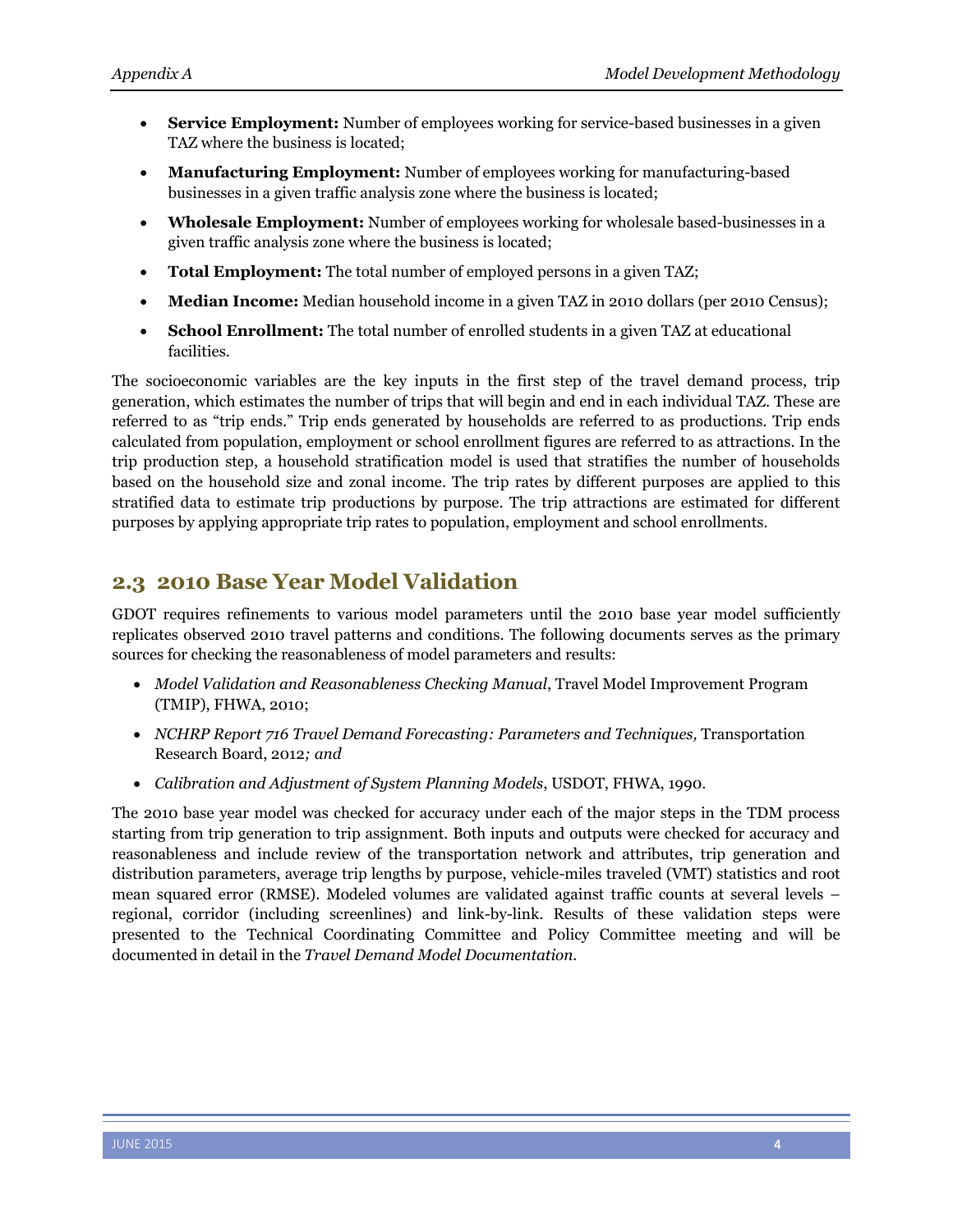## **2.4 2010 Base Year Model Results**

The purpose of TDM development is to assist in the evaluation of future travel conditions and deficiency analysis in the study area. Besides the traffic volumes, another key output from the TDM is the daily volume to capacity ratio for each roadway segment. Each volume to capacity ratio corresponds to a Level of Service (LOS) based on accepted methodologies. LOS is a qualitative measure of traffic flow describing operating conditions. Six LOS are defined by the FHWA in the *Highway Capacity Manual* for use in evaluating roadway operating conditions. They are given letter designations from A to F, with LOS A representing the best operating conditions and F the worst. A facility may operate at a range of levels of service depending upon time of day, day of week or period of the year. A qualitative description and depiction of the different levels of service is provided in

<span id="page-4-0"></span>**[Figure](#page-4-0)** 2-**.**

### **Figure 2-1: Level of Service Description and Depiction**

| <b>Description</b>                                                                                                             | Depiction |
|--------------------------------------------------------------------------------------------------------------------------------|-----------|
| $LOS A - Driver$ s perceive little or no delay and easily progress along a corridor.                                           |           |
| LOS B - Drivers experience some delay but generally driving conditions are favorable.                                          |           |
| $LOS C$ – Travel speeds are slightly lower than the posted speed with noticeable delay in<br>intersection areas.               |           |
| $LOS D - Travel speeds are well below the posted speed with few opportunities to pass and$<br>considerable intersection delay. |           |
| $LOS E$ – The facility is operating at capacity and there are virtually no useable gaps in the traffic.                        |           |
| LOS F – More traffic desires to use a particular facility than it is designed to handle resulting in<br>extreme delays.        |           |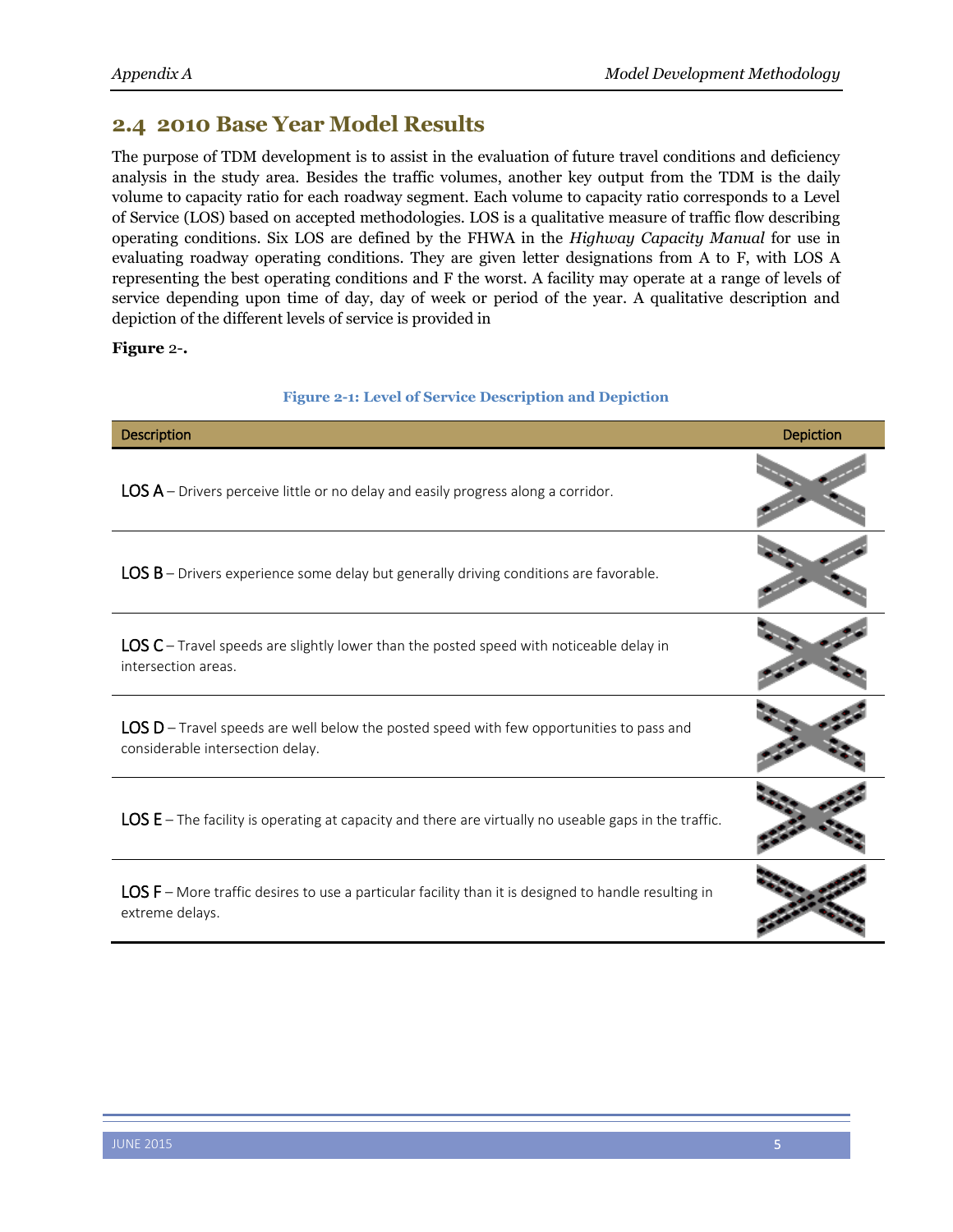### **2040 TRAVEL DEMAND MODELS**  $3.0$

# **3.1 2040 Model Inputs**

As the base year TDM was calibrated and validated, the model was used to assist in evaluating the traffic conditions for the future year 2040 reflecting 2040 socioeconomic data and transportation network.

The 2040 LRTP networks include the following network scenarios based on the inputs from the WRATS and their LRTP planning analyses and resulting project list:

- **The 2nd Network - Do-Nothing Network**: 2010 base year network plus any projects that either opened to traffic since 2010 or currently under construction;
- **The 3rd Network - Existing + Committed (E+C) Projects Network**: 2nd network plus projects with construction phase funded in the STIP year 2014 to 2017;
- **The 4th Network - Remainder of STIP Projects Network**: 3rd network plus projects with preliminary engineering phase and right-of-way (ROW) phase funded in the STIP year 2014-2017;
- **The 5th Network - Remainder of Programmed LRTP Projects**: 4th network plus projects with preliminary engineering, construction and construction funded in 2018-2020;
- **The 6th Network - Remainder of LRTP Projects:** 5th network plus projects identified in the current LRTP including Long Range (LR) 1: 2021-2030 and LR 2: 2031-2040; and
- **The 7th Network - Financially Constrained Projects.**

The 2040 socioeconomic data was developed by the WRATS and used as input into the TDM to forecast the number of future year trips[.](#page-4-0) 

**[Figure](#page-4-0)** 2- shows a comparison of the 2010 and the 2040 Socioeconomic data for the entire modeling area. The Socioeconomic data growth for each county in the modeling area is shown in **Table 3-1**.

The observations for the WRATS data include the following:

- The total growth in population and households between 2010 and 2040 is approximately 60% for the entire modeling area.
- The total growth in employment between 2010 and 2040 is approximately 70% for the entire modeling area.
- The total growth in student enrollment between 2010 and 2040 is approximately 70% for the entire modeling area.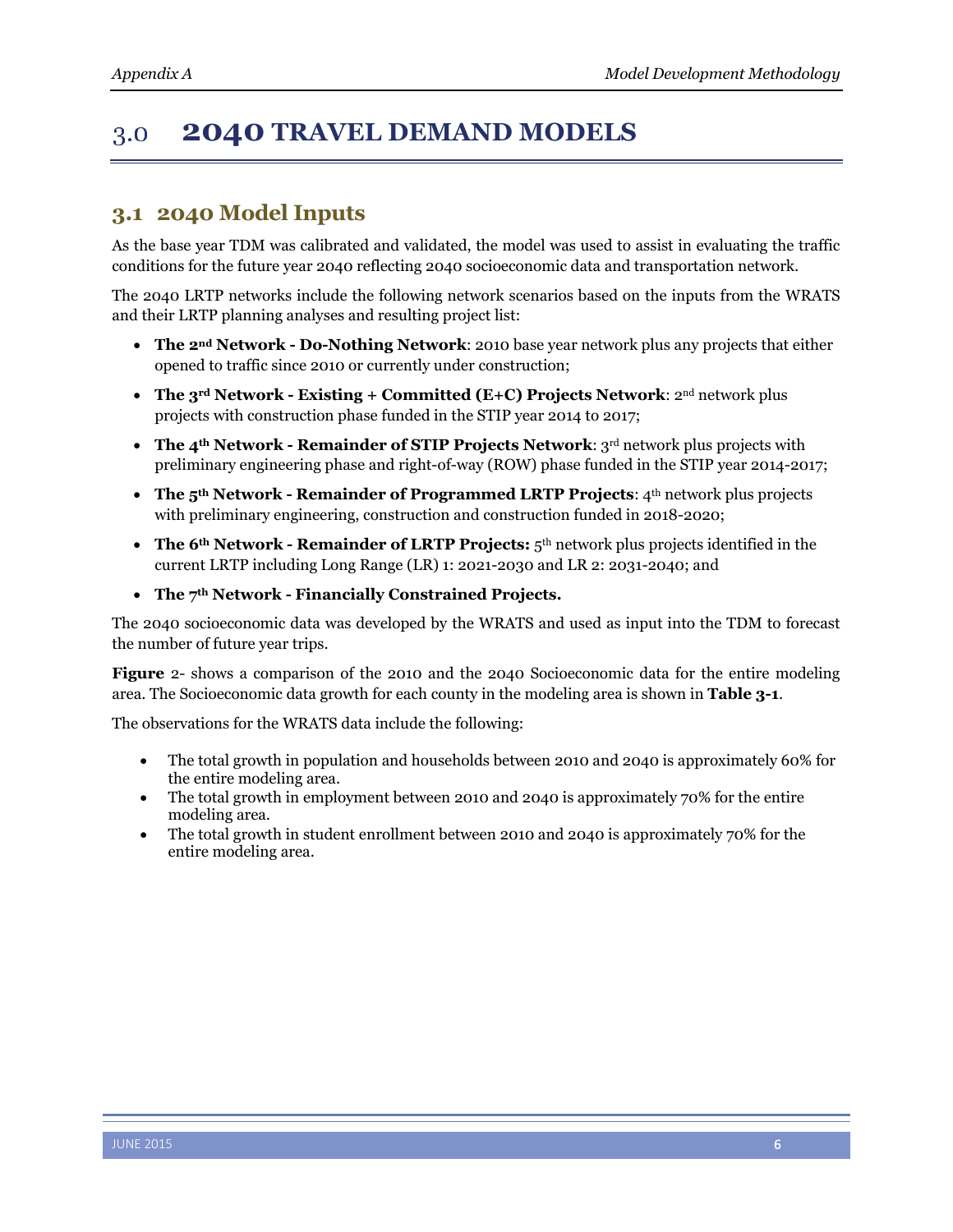

### **Figure 3-1: Comparison between 2010 and 2040 Socioeconomic Data for TDM Area**